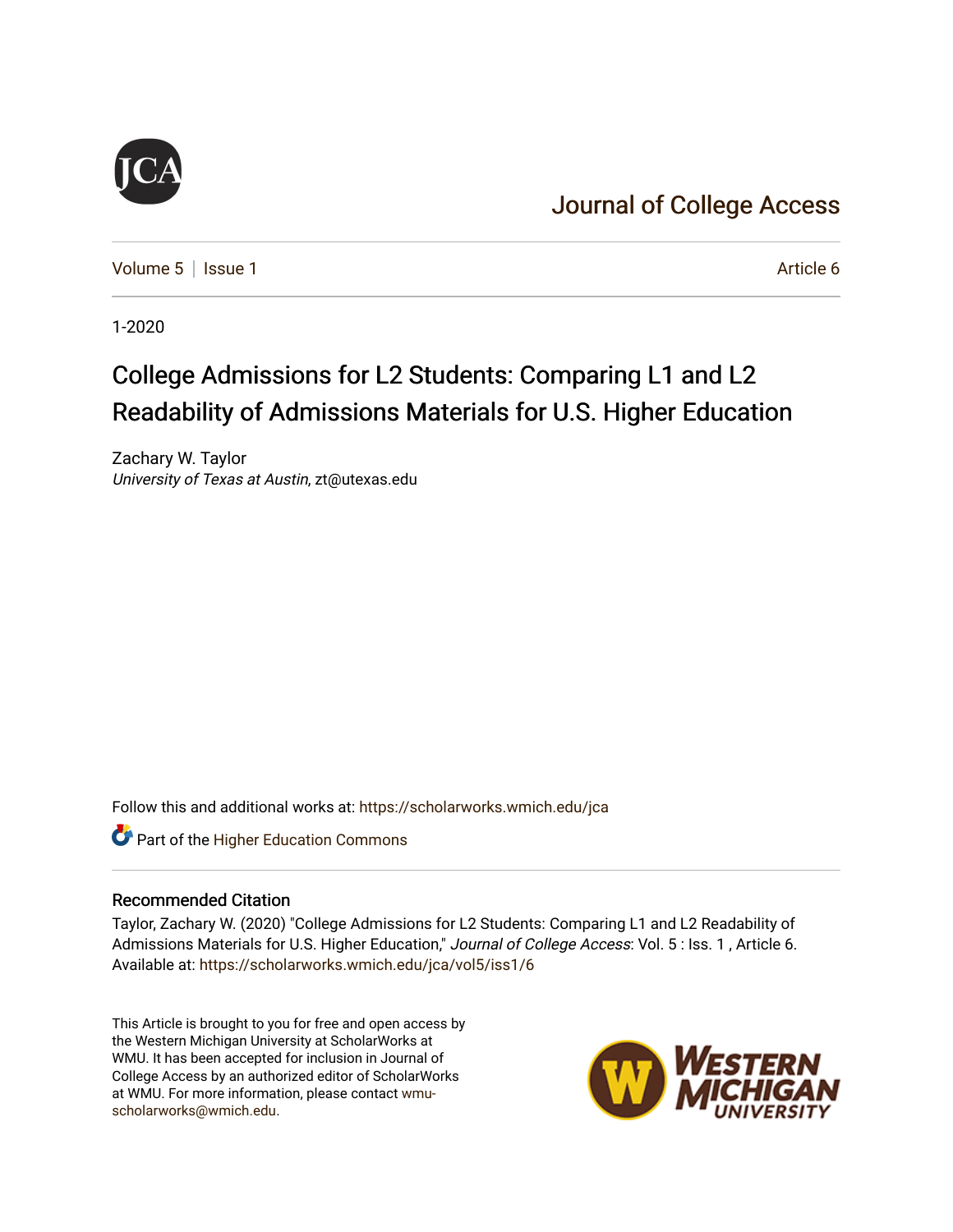# **College Admissions for L2 Students: Comparing L1 and L2 Readability of Admissions Materials for U.S. Higher Education**



Authored by Zachary W. Taylor (*University of Texas at Austin*)

achievement and earning admission to a postsecondary institution (Callahan, Wilkinson, Muller, & Frisco, 2009; Kanno & Varghese, 2010).

## A growing population, ELLs comprise nearly four million elementary and secondary students in United States (U.S.) schools, with California educating a nearly 25% ELL student population, and other states such as New Mexico, Nevada, and Texas educating a nearly 20% ELL student population (Sanchez, 2017). Although increasingly larger numbers of elementary and secondary U.S. students are ELL, these students have not been represented in U.S. higher education. A large, longitudinal body of research has demonstrated ELLs do not access U.S. institutions of higher education at the same level as their English-proficient peers or native speakers of English, as only one in eight ELLs earn a bachelor's degree (Kanno & Cromley, 2013). To explain this achievement gap, researchers have pointed to the systemic screening of ELLs from college preparatory courses in high school (Kanno & Kangas, 2014), inaccurate placement of ELLs in elementary and secondary remediation courses (Flores & Drake, 2014), a lack of culturally-responsive schooling (Lee, 2012), and an absence of college counseling in high

#### **ABSTRACT**

Advancements in computational linguistics have allowed educational researchers to examine large amounts of text and assess the reading difficulty of that text for speakers whose first language is English (L1), and speakers whose first language is not English (L2). Considering L2 students exploring higher education, extant research suggests these L2 students do not access United States (U.S.) higher education at the same level as their L1 peers. Using popular measures of L1 and L2 readability, the current study analyzes admission instructions from 341 randomly-selected four-year U.S. institutions of higher education. Results suggest L2 readability is more difficult (30.9) than L1 readability (37.7) and differences in means are statistically significant  $(p=0.001)$  across the entire sample and each institutional sector (public, private non-profit, and private for‐profit). These findings may help explain the postsecondary achievement gap experienced by L2 students in the United States.

Keywords: admissions instructions, higher education, readability, access, equity, linguistics

France are the same level as native English speakers do not access U.S. higher education at the same level as native Englishor decades, two separate but related bodies of research have attempted to explain why non-native English speakers do not access U.S. higher speaking peers. One body of literature has focused on English-language learners (ELLs), or students whose native language is not English but who are learning English (Kanno & Cromley, 2013). The other body of literature has focused on students participating in English as a second language (ESL) programming and whether placement in such programming results in K-12 ESL students attaining higher levels of academic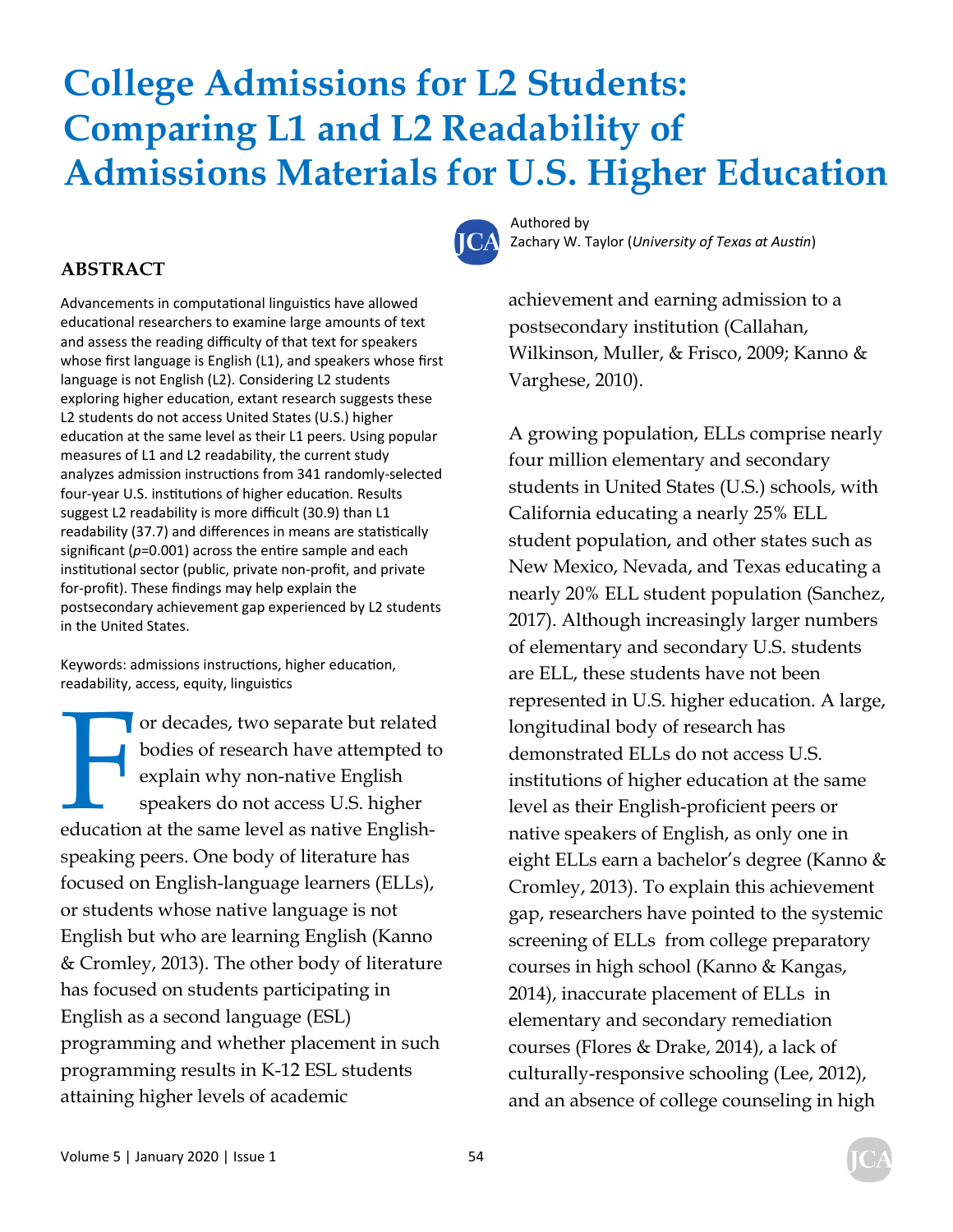school (Cook, Pérusse, & Rojas, 2012). The second body of literature has focused on students participating in English as a second language (ESL) programming and whether placement in such programming results in K-12 ESL students attaining higher levels of academic achievement and earning admission to a postsecondary institution (Callahan, Wilkinson, Muller, & Frisco, 2009). In a large study of postsecondary access and achievement, Kanno and Varghese (2010) explained the majority of ESL college access research has focused on academic literacy and college composition courses and not specific linguistic hurdles facing ESL students pursuing U.S. higher education. This finding led Kanno and Varghese (2010) to assert, "Compared with other groups of underrepresented students, we know very little about the challenges involved in ESL students' access to and success in college" (p. 312).

More recently, educational linguists have adopted a different approach and interrogated the language of U.S. higher education, specifically admissions materials. In separate studies, Taylor found only 4.9% of a random sample of 325 four-year U.S. institutions translated admissions materials into Spanish (2018a) and only 9% of a random sample of 335 four-year U.S. institutions translated international undergraduate admissions materials into any other language but English (2018b). These findings suggested that two groups of prospective postsecondary students may be at a distinct disadvantage

when attempting to access U.S. postsecondary information online: native Spanish speakers (Taylor, 2018a) and non-native English speakers aspiring to attend a U.S. institution as an international student (Taylor, 2018b).

Considering the persistent postsecondary access and achievement gaps experienced by ELL students (Kanno & Cromley, 2013; Kanno & Kangas, 2014) and ESL students (Callahan et al., 2009; Kanno & Varghese, 2010), this study seeks to expand upon prior work (Taylor, 2018a, 2018b; Taylor & Hartman, 2019) and delve deeper into the language of U.S. postsecondary admissions. Specifically, this study will use a catch-all term—L2 students or "students whose first language (the language to which they were exposed in the home as young children) is not English" (Ferris, 2009, p. 4)—and apply L1 and L2 readability tests to a large number of U.S. postsecondary admissions materials to learn whether admissions materials are easier to read for L1 than L2 students, possibly helping explain postsecondary access gaps. Employing the L1 Flesch Reading Ease (Flesch, 1979; Kincaid, Fishburne, Rogers, & Chissom, 1975) and the L2 Miyazaki English as a Foreign Language Readability Index (Greenfield, 1999, 2003), this study sought to answer two questions pertinent to L2 college access in the United States:

How difficult are U.S. higher education admission materials to read for L1 students and L2 students?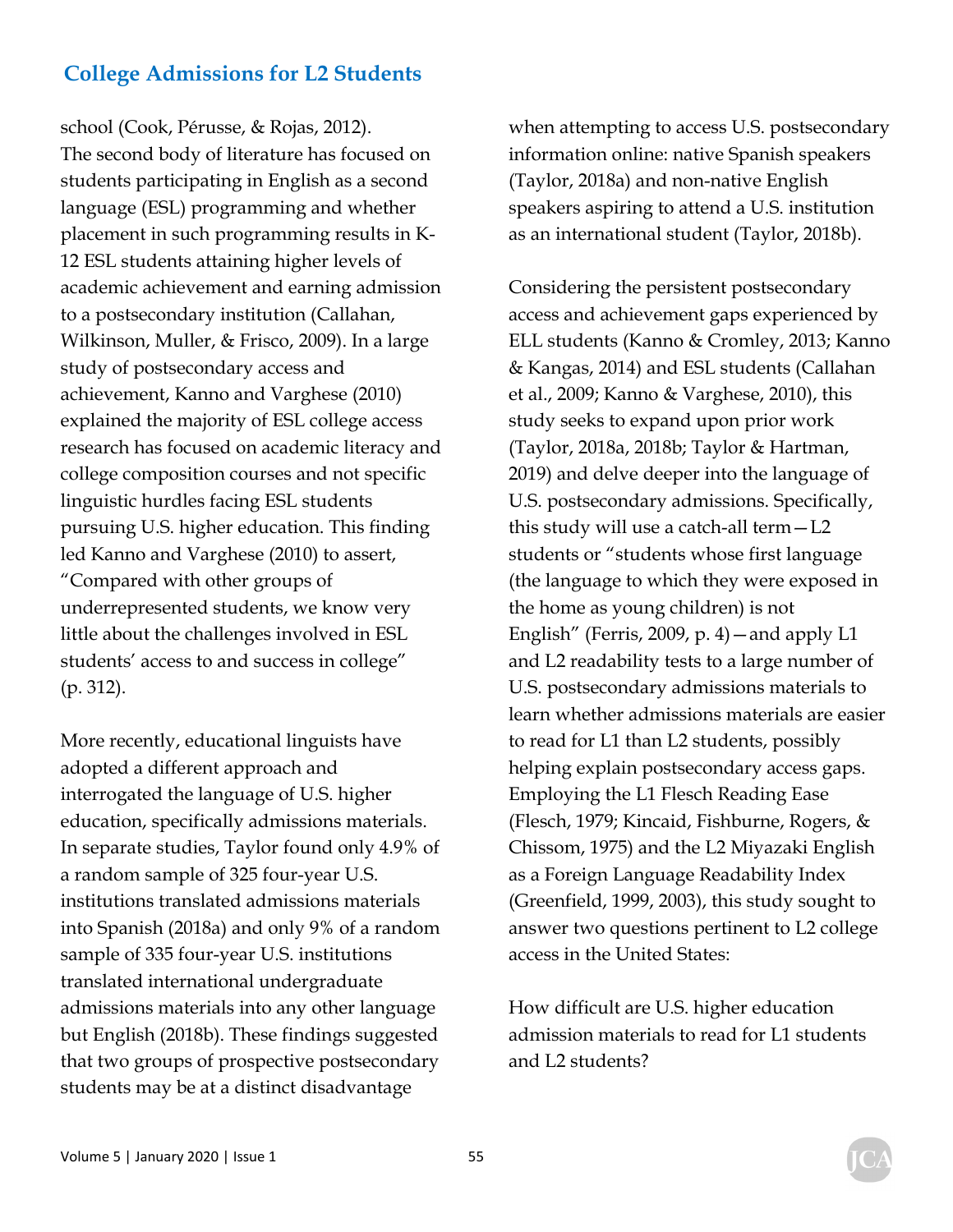Are there statistically significant differences between the readability of admissions materials for L1 and L2 readers?

Answers to these questions may help explain the postsecondary achievement gap experienced by L2 students in the United States. In addition, practitioners working in postsecondary admissions offices could learn how to translate and simplify admissions materials for L2 students and their support networks, facilitating expanded access to postsecondary education in the United States.

#### **Method**

Prior work has explored the differences between admissions and financial aid communication (Taylor & Hartman, 2019) and the difficulty of a wide range of higher education communication meant for student audiences (Taylor, 2018a, 2018b, 2018c). This study will build upon this prior work by adopting many of the same methods to explore U.S. admissions instructions and how difficult these instructions are for L1 and L2 readers. The following sections detail how a sample size was identified, how data was gathered and analyzed, and how limitations were addressed in this study.

#### **Population and Sample**

This study examined admissions materials at four-year U.S. institutions of higher education: This limitation will be addressed in the limitations section of this study. Using the Integrated Postsecondary Education Data System (IPEDS) (National

Center for Education Statistics, 2018), I identified 2,907 four-year U.S. institutions of higher education . As Internet information can change frequently, I decided to employ a random number generator to assign 341 institutions to the study to ensure the study could be completed in a timely manner. This sample of 341 institutions represents a 95% confidence interval, strong enough for the statistical analyses of this study. A description of this study's sample can be found in Table 1 below:

#### Table 1.

Description of sample, by institution type  $(n=341)$ 

| Institution type    |     | % of sample |  |  |
|---------------------|-----|-------------|--|--|
| Public              | 114 | 33.3%       |  |  |
| Private, non-profit | 179 | 52.3%       |  |  |
| Private, for-profit | 48  | 14.4%       |  |  |

#### **Data Collection**

Once a sample was identified, I extracted each institution's homepage URL (hyperlink) from IPEDS, along with the institution's type (public, nonprofit private, and for-profit private). Using institutional hyperlinks, I employed each institution's embedded search tool (i.e., Google) to locate each institution's undergraduate admissions materials. I used each institution's embedded search tool to mitigate the risk of using a web browser's search tool, whose search history and cookies could have influenced the search results.

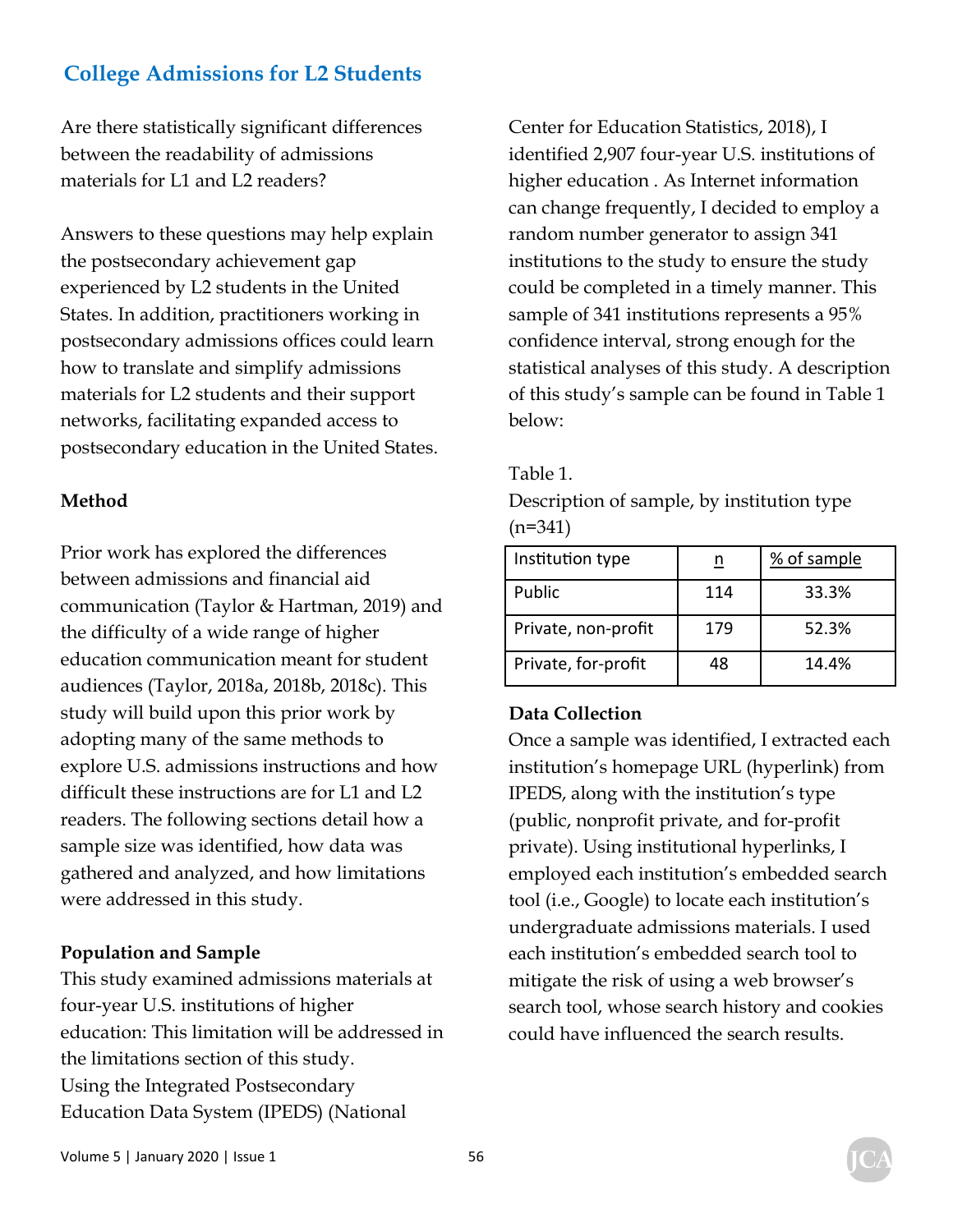Employing the search terms "apply for admission," "undergraduate admissions," and first-year student admissions," I located each institution's admissions materials without issue. Once I located these admissions materials , I used Readability Studio—a computational linguistics tool—to extract only the admissions materials from the webpage and calculate the word count of each set of admissions materials. The toolbar, menus, and footer information located at the bottom of the webpage was not extracted, as this information was not directly related to the process of applying for undergraduate admission. A database of admissions materials for all 341 institutions is available upon request, including all hyperlinks and linguistic data.

#### **Linguistic Analysis**

Once I gathered admissions materials, I uploaded each set of admissions materials into Readability Studio. Readability Studio is a quantitative and computational linguistics software tool to analyze large numbers and amounts of text much more quickly and comprehensively than human analyzers (Taylor, 2018a, 2018b, 2018c). I analyzed the reading difficulty of the admissions materials using one L1 readability measure—the Flesch Reading Ease (Flesch, 1979; Kincaid et al., 1975)—and the Miyazaki English as a Foreign Language Readability Index (Greenfield, 1999, 2003).

The Flesch Reading Ease (FRE) is a readability measure used to measure the L1 reading difficulty of technical information and nonfiction, developed by Rudolf Flesch (1979). The FRE is a standard used by many U.S. government agencies, including the U.S. Department of Defense, to ensure that government communication is written at levels readable by the general public (Kincaid et al., 1975). The FRE is one of the most widely used L1 readability measures in existence, having been being built into all Microsoft Word programs for decades (Microsoft, 2019). Educational researchers have also used the FRE to analyze a wide range of higher education communication, including financial aid information (Taylor & Hartman, 2019) and sexual assault reporting guidelines (Taylor, 2019c). The FRE calculates the number of words per sentence, syllables per word, and total number of sentences of a text, assigning a scaled score to a text out of 100. The FK is calculated thus:  $I = (206.835 - 84.6*(B/W))$  - $(1.015*(W/S))$ ; I = index score, W = number of words,  $B =$  number of syllables,  $S =$  number of sentences (Flesch, 1979; Kincaid et al., 1975). An explanation of the FRE scale can be found in Table 2 on page 57.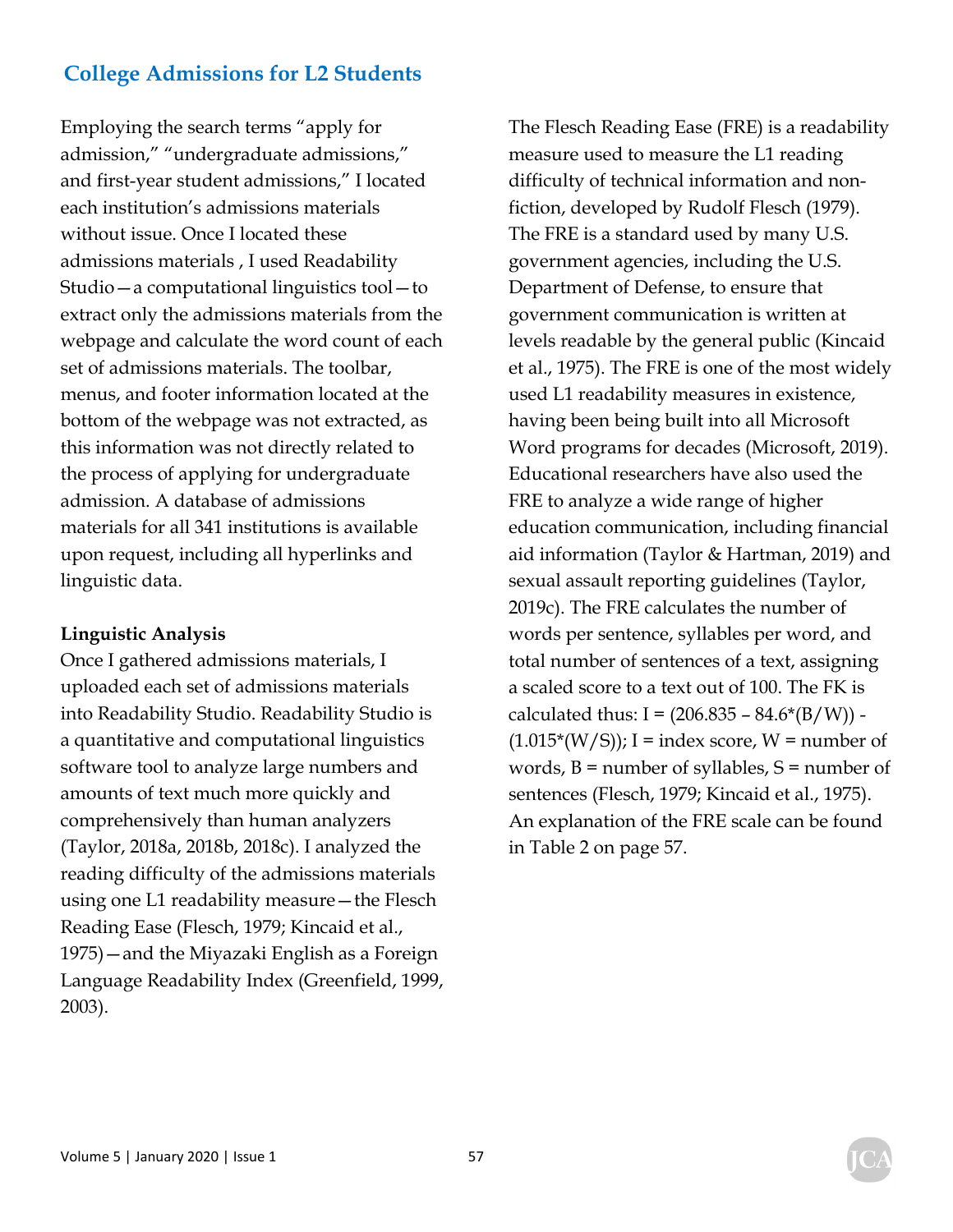Table 2.

Flesch Reading Ease Test (FRE) index score to grade-level correspondence table with text examples, adopted from Flesch (1979)

| <b>FRE</b> | Grade-level                                | Text examples                          |
|------------|--------------------------------------------|----------------------------------------|
| 90 to 100  | 5 <sup>th</sup> grade                      | Comics, children's books               |
| 80 to 90   | $6th$ grade                                | Consumer advertisements                |
| 70 to 80   | $7th$ grade                                | Seventeen, Movie Screen                |
| 60 to 70   | $8th$ to $9th$ grade                       | Reader's Digest, Sports Illustrated    |
| 50 to 60   | 10 <sup>th</sup> to 12 <sup>th</sup> grade | Time, Newsweek                         |
| 30 to 50   | $13th$ to $16th$ grade (college)           | New York Times, Harvard Law Review     |
| 0 to 30    | $17th$ grade+ (college graduate)           | Standard automobile insurance policies |

Flesch (1979) recommended that text meant for public consumption be written at no lower than 60, what he deemed "plain English" (p. 180) or the 8th to 9th-grade reading English reading comprehension level. Speaking to Flesch's (1979) recommendation, recent research suggests the average U.S. adult reads and comprehends at between the 7th and 8thgrade level (Clear Language Group, 2019), and that only 37% of graduating high school seniors in the U.S. can read and comprehend at the 12th-grade level (National Assessment Governing Board, 2019). As a result, text scoring below 60 may not be readable for average members of the U.S. public. Greenfield (1999, 2003) developed the Miyazaki English as a Foreign Language Readability Index (MIYA) during his work with L1 Japanese students who were L2 English students attempting to learn English as a second language during college. Through empirical research, Greenfield (1999) found that traditional, L1 readability measures such as Flesch-Kincaid Grade Level Test (Kincaid et al.,1975) did not accurately measure the

difficulty of English-language text for the L2 students he was working with, nor did L1 reading measures correlate with his L2 students reading assessment tasks (Greenfield, 1999). Using the Flesch Reading Ease as a model, Greenfield (2003) manipulated elements of prior readability measures to produce a readability index akin to the FRE on a 100-point difficulty scale. The MIYA is measured thus:  $I = (164.935 ((18.792*(LW)) - (1.916*(WS))$ ; I = index score, LW = letters per word and WS = words per sentence (Greenfield, 2003). According to Greenfield's (2003) MIYA, a score of 50 translates to a text of average difficulty for an L2 student learning English as a foreign language at the university level, analogous to Flesch's (1979) assertion that FRE scores between 30 and 50 equate to text appropriate for L1 university-level students. Although the FRE and MIYA are scaled 0 to 100, there has been no study to evaluate specifically how difficult a FRE of 50 for an L1 student would be measured against a MIYA of 50 for an L2 student. Table 3 displays this linguistic

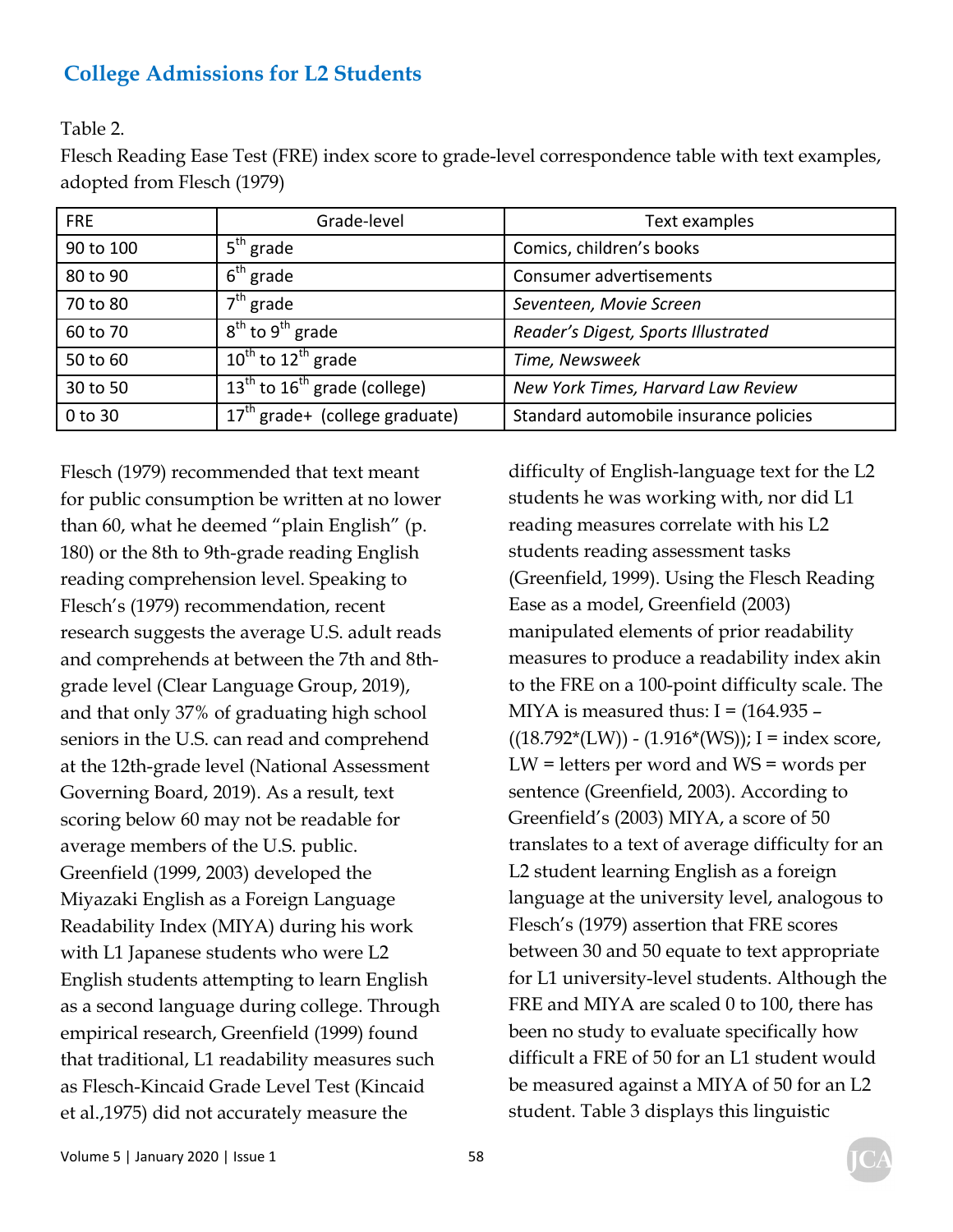analysis in the Findings section of this study.

#### **Quantitative Analysis**

Once FRE and MIYA scores were calculated, these scores were organized into a database and uploaded to R for quantitative analysis. A paired t-test to analyze means was used to determine if differences L1 and L2 scores were statistically significant across the entire sample (n=341) and across each institutional sector separately (public, private non-profit, and private for-profit). Performing t-tests assumes a normally distributed sample, and as a result, Shapiro-Wilk tests were conducted across the entire sample and across each institutional sector to measure the normal distribution of the FRE and MIYA scores.

Results from these tests can be found in the notes for Table 4, along with the results from the paired t-tests.

#### **Findings**

Linguistic analyses of admissions materials using the Flesch Reading Ease (FRE) and the Miyazaki English as a Foreign Language Readability Index (MIYA) can be found in Table 3.

Data in this study suggest the longest admissions materials were written by private, for-profit institutions (321.6 words), whereas the shortest materials were written by public institutions (301.6 words). Public institutions

#### Table 3.

Linguistic analysis of admissions materials using the Flesch Reading Ease (FRE) and the Miyazaki EFL Readability Index (MIYA), by institution type (n=341)

| Institution type            | Word count | <b>FRE</b> | <b>MIYA</b> |
|-----------------------------|------------|------------|-------------|
| Public (n=114)              |            |            |             |
| Mean                        | 301.6      | 39.5       | 32.4        |
| SD                          | 218.6      | 9.9        | 9.3         |
| Private, non-profit (n=179) |            |            |             |
| Mean                        | 309.2      | 38.3       | 31.4        |
| SD                          | 216.5      | 12.1       | 10.4        |
| Private, for-profit (n=48)  |            |            |             |
| Mean                        | 321.6      | 31.3       | 25.6        |
| SD                          | 274.2      | 16.6       | 14.5        |
| Total (n=341)               |            |            |             |
| Mean                        | 308.4      | 37.7       | 30.9        |
| SD                          | 225.5      | 12.4       | 10.9        |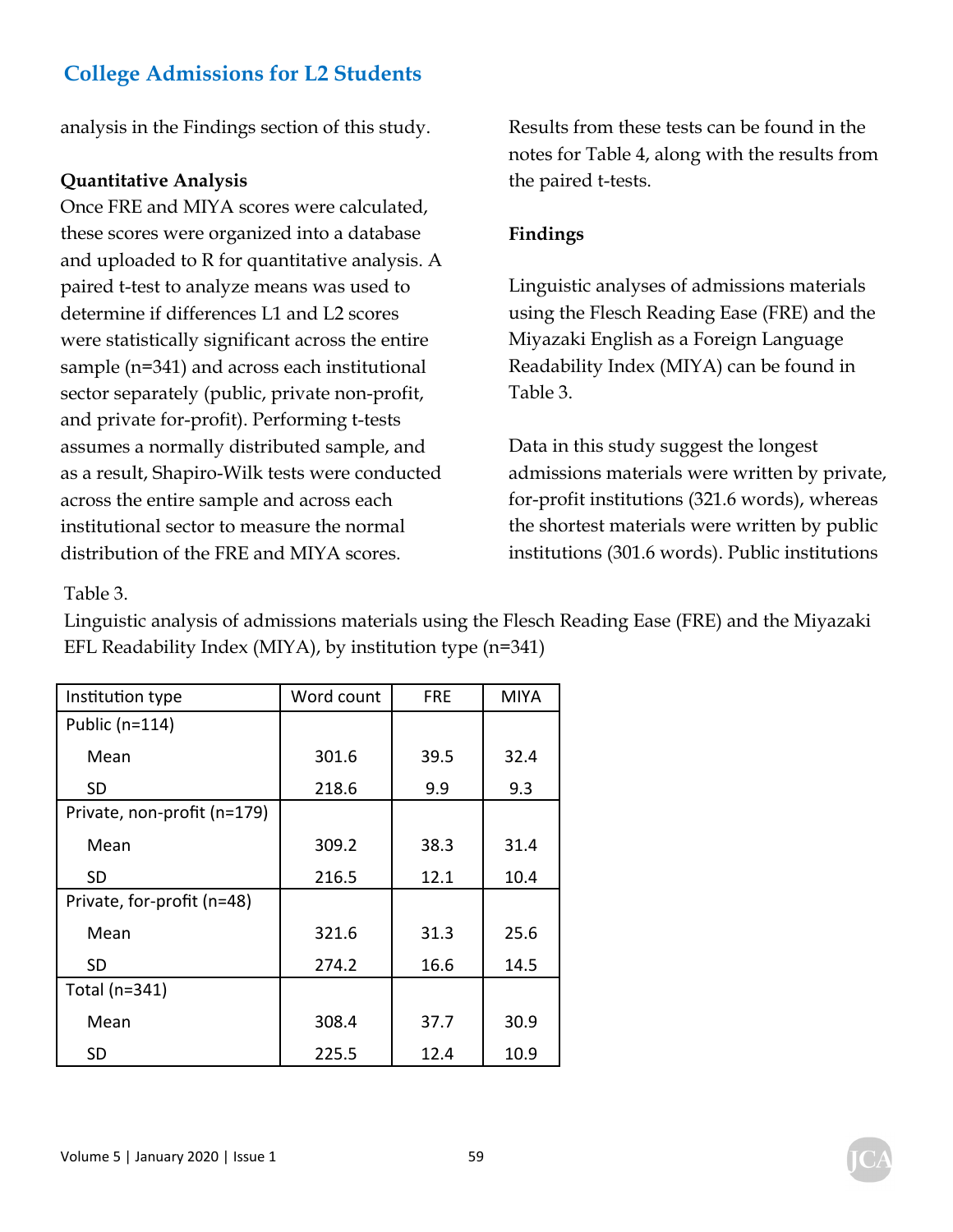also composed the simplest L1 admission materials at an FRE of 39.5 and MIYA of 32.4—even though these scores are simplest across all institutions in the entire sample, these scores equate to text written between a 13th and 16th grade reading level, appropriate for L1 and L2 readers already in postsecondary education, displayed in Table 2. Private for-profit admissions materials were even more difficult for L1 and L2 students, as FRE scores of 31.3 and MIYA scores of 25.6 indicate that admissions materials for these institutions are between the 13th and 16thgrade level for L1 readers and above the 17thgrade level for L2 students. Such difficulty potentially places L2 students at a greater linguistic disadvantage when attempting to read these materials and successfully apply for admission than L1 students. Table 4 on the next page displays paired t-test results comparing means of L1 and L2 readability of admissions materials.

Results from paired t-tests suggest differences in means between FRE and MIYA scores across the entire sample are statistically significant (p=0.001), with Shapiro-Wilk tests indicating that the sample was likely normally distributed across both variables (FRE p>0.05), MIYA p>0.05). The same finding was true across public institutions (n=114), as differences in means of FRE and MIYA measures were statistically significant (p=0.001) and the sample was likely normally distributed (FRE  $p=0.08951$ , MIYA  $p>0.05$ ). Paired t-tests also indicated statistically significant differences in means across both

types of private institutions (p=0.001), but Shapiro-Wilk tests indicated that the samples may not have been normally distributed. However, these limitations may be mitigated by the relative size of each private institution sample (179 private non-profit institutions; 48 private for-profit institutions).

After performing paired t-tests, I explored the effect sizes of L1 and L2 readability difficulty of all institutions and each institution type. Effect sizes between L1 and L2 readability measures could be classified as medium across all institutions (Cohen's d=0.58), medium-to-large across all public institutions (Cohen's d=0.74), medium across all private, non-profit institutions (Cohen's d=0.60), and small-to-medium across all private, for-profit institutions (Cohen's d=0.43). These results suggest it may be more difficult for L2 students to read admissions instructions than L1 students, possibly rendering it more difficult for L2 students to access U.S. higher education due to being unable to read and comprehend the admissions instructions and successfully completing an admissions application. Specifically, L2 students seeking access to public institutions may find it more difficult to read admissions application instructions than L1 students, possibly helping to explain the postsecondary access gap between L1 and L2 students in the United States.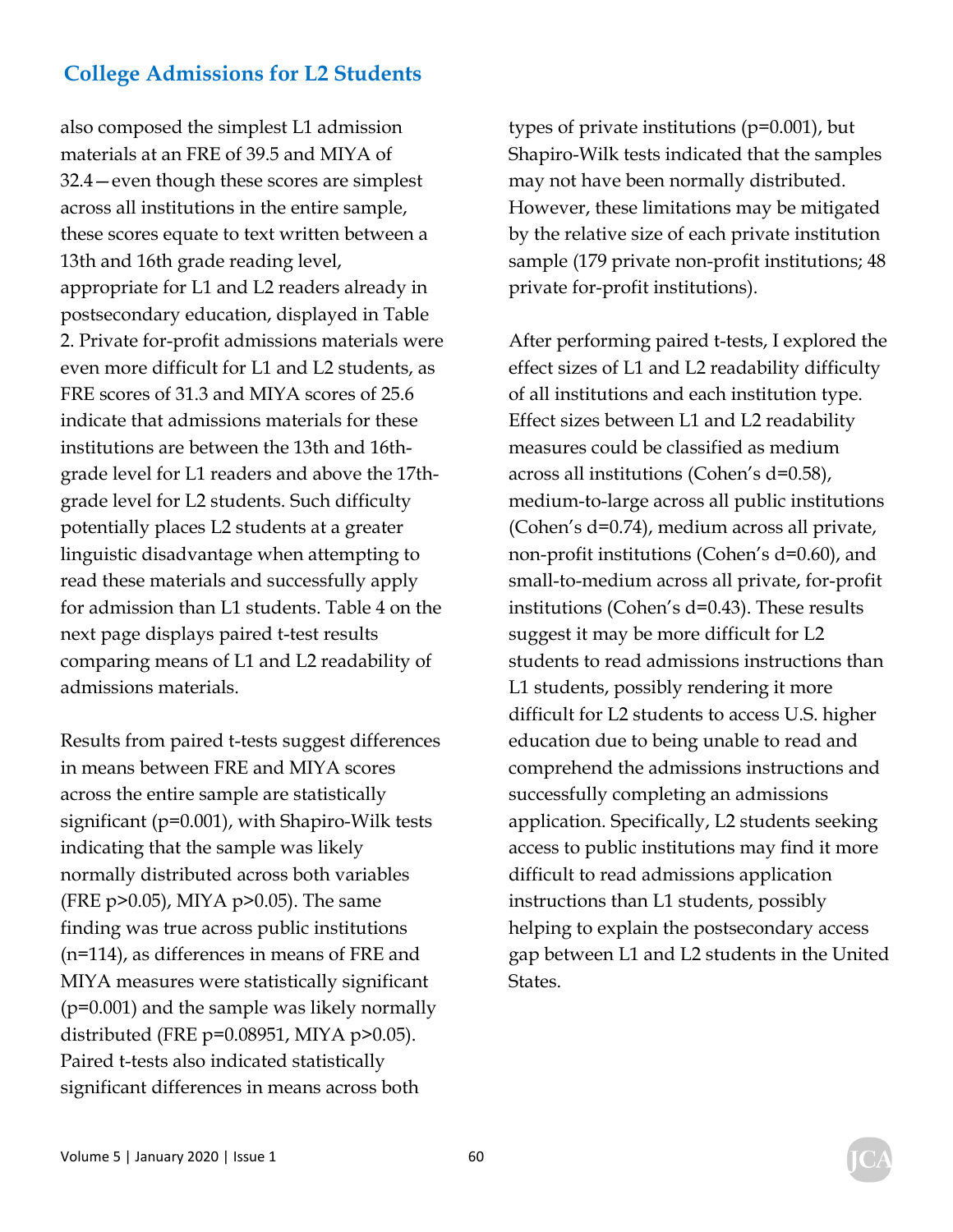Table 4.

Results of paired t-tests comparing means of Flesch Reading Ease scores and Miyazaki EFL Readability Index scores of admissions materials, by institutional sector

| All institutions (n=341)                      |      |          |      |          |          |     |            |  |
|-----------------------------------------------|------|----------|------|----------|----------|-----|------------|--|
| df<br>Variable<br>95% CI<br>SE.<br>SD<br>Mean |      |          |      |          |          |     |            |  |
| Flesch (L1)                                   | 37.7 | .6743616 | 12.4 | 36.41549 | 39.06838 | 340 | 19.6975*** |  |
| Miyazaki (L2)                                 | 30.9 | .5927936 | 10.9 | 29.81053 | 32.14254 |     |            |  |
| Diff                                          | 6.8  | .343465  | 6.3  | 6.089812 | 7.44098  |     |            |  |

*Notes: Shapiro‐Wilk test for normality of Flesch Reading Ease scores=(W=0.98, p=6.43e‐05), Miyazaki EFL Readability Index scores=(W=0.97, p=3.66e‐07); \*\*\*p<0.001* 

| Public, four-year institutions (n=114)       |      |          |     |          |          |     |            |  |
|----------------------------------------------|------|----------|-----|----------|----------|-----|------------|--|
| Variable<br>df<br>95% CI<br>SE<br>SD<br>Mean |      |          |     |          |          |     |            |  |
| Flesch (L1)                                  | 39.5 | .9273478 | 9.9 | 37.71539 | 41.38987 | 113 | 13.1804*** |  |
| Miyazaki (L2)                                | 32.4 | .8732051 | 9.3 | 30.73494 |          |     |            |  |
| Diff                                         |      | .2973473 | 5.7 | 6.022344 | 8.153095 |     |            |  |

*Notes: Shapiro‐Wilk test for normality of Flesch Reading Ease scores=(W=0.98, p=0.08951), Miyazaki EFL Readability Index scores=(W=0.98, p=0.1962); \*\*\*p<0.001* 

| Private, non-profit, four-year institutions (n=179) |      |           |           |          |                |    |            |
|-----------------------------------------------------|------|-----------|-----------|----------|----------------|----|------------|
| Variable                                            | Mean | <b>SE</b> | <b>SD</b> | 95% CI   |                | df |            |
| Flesch (L1)                                         | 38.3 | .9070357  | 12.1      | 36.50616 | 40.08602   178 |    | 13.7694*** |
| Miyazaki (L2)                                       | 31.5 | .7791882  | 10.4      | 29.92605 | 33.00132       |    |            |
| Diff                                                | 6.8  | .4962028  | 6.6       | 5.853205 | 7.811599       |    |            |

*Notes: Shapiro‐Wilk test for normality of Flesch Reading Ease scores=(W=0.99, p=0.295), Miyazaki EFL Readability Index scores=(W=0.98, p=0.003757); \*\*\*p<0.001*

| Private, for-profit, four-year institutions (n=48)                |      |          |      |          |          |    |             |
|-------------------------------------------------------------------|------|----------|------|----------|----------|----|-------------|
| df<br>Variable<br>95% CI<br><b>SD</b><br><b>SE</b><br>Mean        |      |          |      |          |          |    |             |
| Flesch (L1)                                                       | 31.3 | 2.405966 | 16.6 | 26.53482 | 36.21518 | 47 | $6.0394***$ |
| 2.095382<br>Miyazaki (L2)<br>21.40964<br>29.84036<br>14.5<br>25.6 |      |          |      |          |          |    |             |
| Diff                                                              | 5.7  | .952088  | 6.5  | 3.834646 | 7.665354 |    |             |

*Notes: Shapiro‐Wilk test for normality of Flesch Reading Ease scores=(W=0.95, p=0.04645), Miyazaki EFL Readability Index scores=(W=0.94, p=0.02086); \*\*\*p<0.001*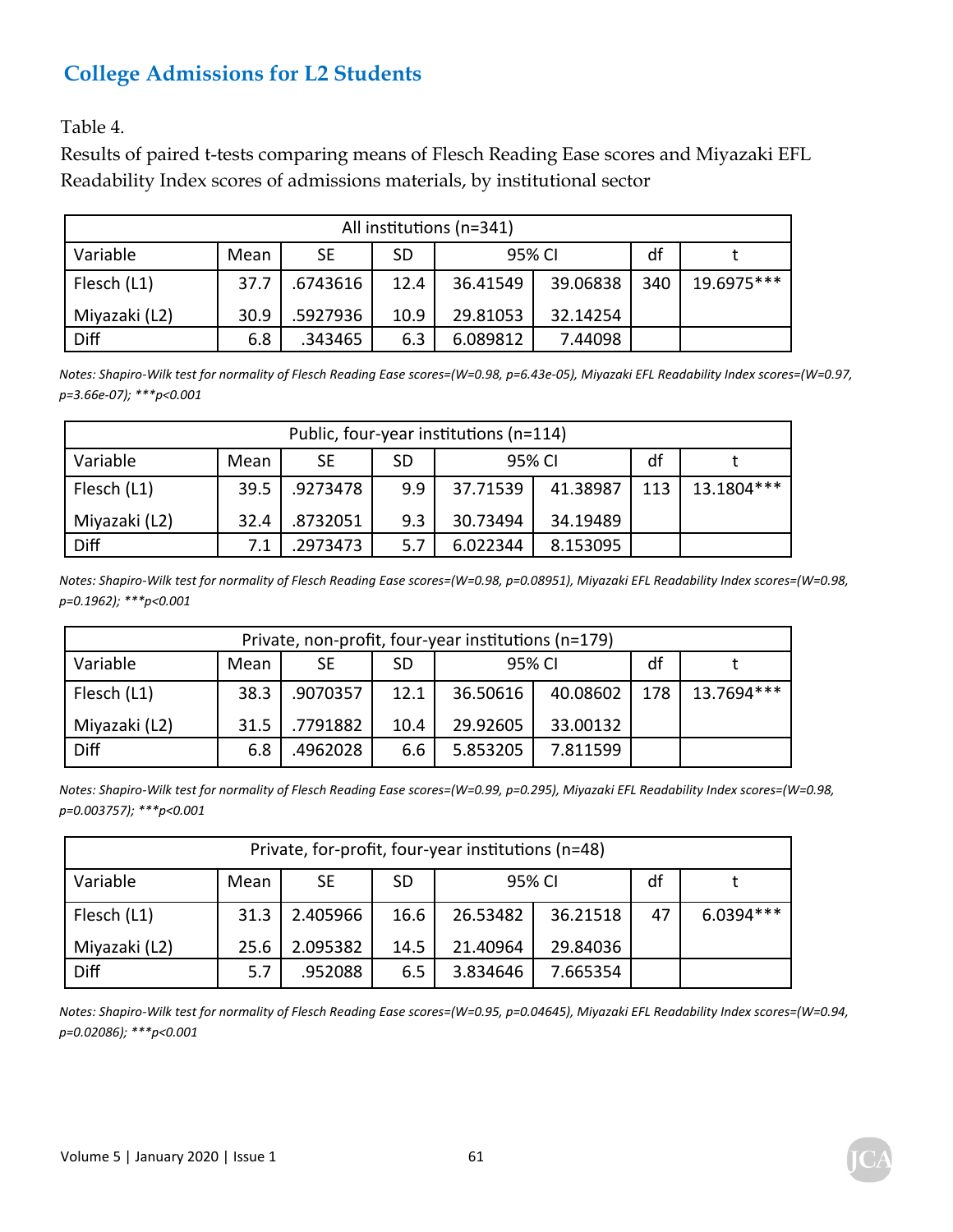#### **Discussion**

Findings of this study suggest L2 readers specifically students whose first language is not English—may experience more difficulty in reading and comprehending postsecondary admissions materials than their L1, Englishfluent peers. This difficulty may help explain the postsecondary achievement gap experienced by both ELLs and ESLs in the United States, elaborating upon Callahan et

al.'s (2009) and Kanno and Varghese's (2010) work which reasoned these students may face linguistic barriers on their path toward postsecondary education. In addition, the average U.S. adult reads at the 7th -grade level (Clear Language Group, 2019) and only 37% of U.S. high school graduates read at

the 12th-grade level (National Assessment Governing Board, 2019). This study's findings also suggest admissions materials may be too difficult to read not only for L2 students and their support networks, but L1, English-fluent readers as well, echoing to prior research focused on financial aid information (Taylor, 2019; Taylor & Hartman, 2019).

As a result, professionals working in U.S. higher education admissions offices need to embrace L2 text simplification strategies when composing admissions materials meant for a diverse linguistic audience. Specifically, these

professionals need to consider how L2 readers process text beyond using word and sentence length readability measures to audit their content. According to Greenfield (1999, 2003), L2 readers may benefit from shorter sentences that employ a relatively small lexicon: Using common words repeatedly helps L2 students read and comprehend English-language texts, also known as lexical overlap. However, what may seem like a common word or phrase to an admissions professional may not seem

> common to an L2 student seeking higher education. For instance, the term "high school transcript" may seem intuitive to L1 readers and those working in admissions, yet an L2 students may come from a country where their high school or secondary school did not issue a "transcript," and instead, a "high school record" or

"grades report" may be a more accurate and simpler way of referring to the appropriate document. As a result, professionals working in admissions should analyze the lexicon of their admissions texts and ensure that sentences are written in ways that include a high level of lexical overlap using simple, widely-understood language.

In addition, L2 students may experience difficulty applying for admission depending on where they apply: Every institution in this study's sample wrote their admissions

**"...professionals working in U.S. higher education admissions offices need to embrace L2 text simplification strategies when composing admissions materials meant for a diverse linguistic audience."** 

JCA

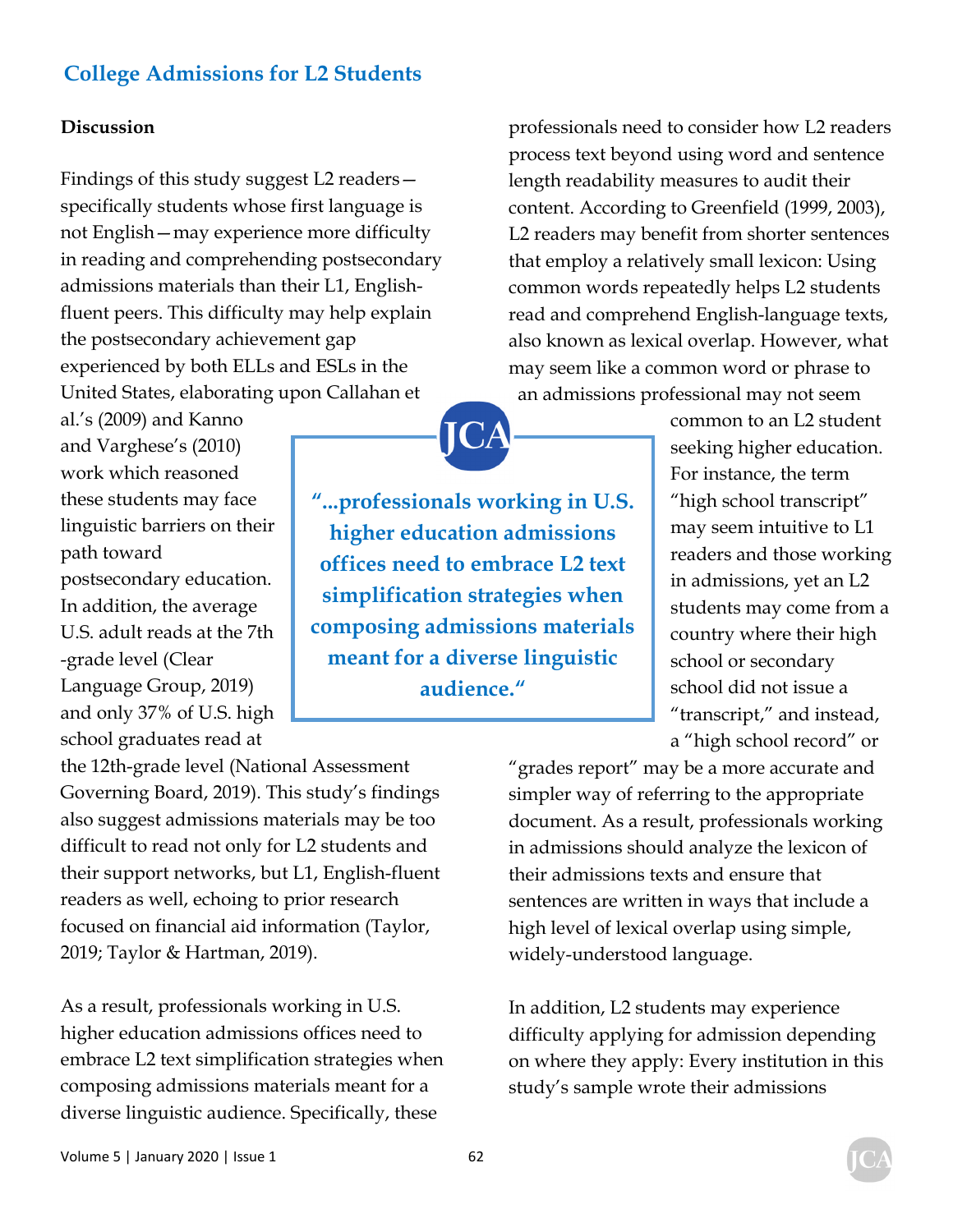application instructions in a different way, and while some instructions were very difficult to read, others were relatively simple. This finding also echoes prior research demonstrating that financial aid communication also varies from institution to institution and is much more difficult for L2 students to read than L1 students (Taylor, 2019). Considering both results from the paired t-tests and Cohen's d tests of effect sizes, results suggest L2 students may have more difficulty reading admissions applications instructions on public institutional websites than L1 students. This result may suggest that, although public institutions published the simpler admissions application instructions than private peers, the L2 reading difficulty of admissions application instructions across all public institutions varies less than private peers. This consistent L2 reading difficulty of public institution admissions instructions may be contributing to the higher education access gaps between L1 and L2 students. However, many different institutions share the same processes for undergraduate to apply for admission (Taylor & Hartman, 2019). As a result, practitioners should explore collaborating with similar institutions and work on standardizing the admissions application instructions, in hopes of simplifying the text that an L2 student encounters on their path to a postsecondary education. Common application systems such as the Common Application, Universal College Application, and the Coalition Application have simplified the college

application process by centralizing information and allowing students to apply to any number of institutions while completing only one application. Related research in financial aid have made similar calls for institutions of higher education to standardize their financial aid application instructions (Taylor, 2019; Taylor & Hartman, 2019). However, this study suggests that each individual institution of higher education writes admissions materials differently, possibly leading to L2 students feeling confused and assuming that different institutions require drastically different admissions materials, whereas the process is actually very similar from institution to institution: Only the text differs.

Ultimately, beyond recent findings suggesting U.S. higher education text is rarely translated into languages other than English (Taylor, 2018a, 2018b, 2018c), findings of this study assert L2 readers may be unfairly and linguistically disadvantaged when learning how to apply to an institution of higher education. Subsequently, professionals in all units working for U.S. institutions of higher education must investigate how preadmission materials are written and embrace L2 simplification methods to render admissions materials as clear and concise as possible for a diverse audience.

#### **Implications for Future Research**

Many of this study's findings yield ample opportunity for future research into how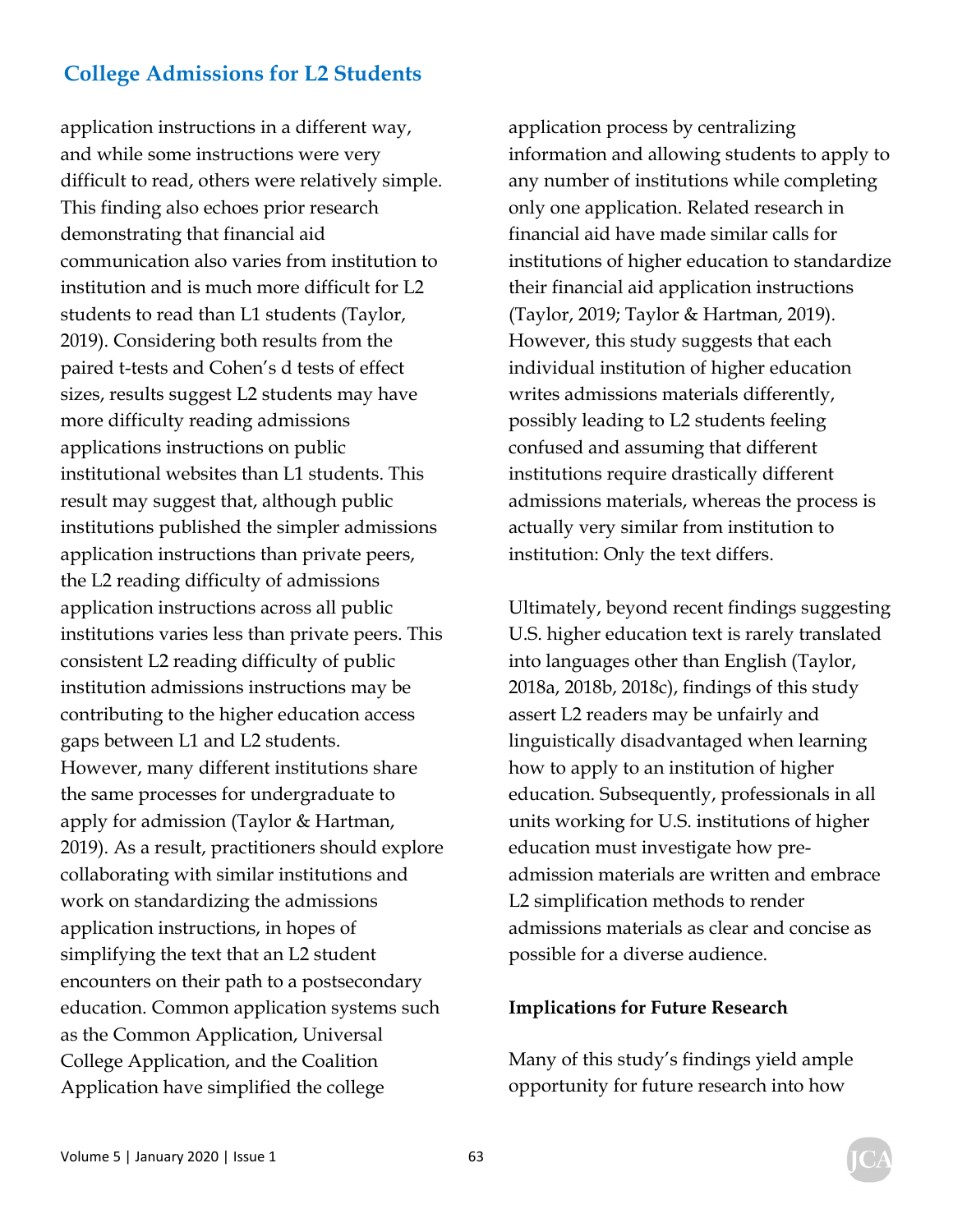college admissions processes are articulated to L2 students, beginning with what types of language K-12 students are exposed to when exploring postsecondary education. Cook et al. (2012) argued that a lack of college counseling could be to blame for low numbers of ELLs accessing higher education. Building upon that work and the findings of this study, perhaps future research could address how K-12 teachers, administrators, and support staff discuss postsecondary education with their L2 students beyond mere aspirations: What is the language that is used? Do K-12 faculty and staff explain what admissions deadlines are and when they are? How many L2 students could describe what a high school transcript is and how to attain theirs? Future research could ask L2 students to read a sample of admissions materials from different institutions and explain to an audience how to complete each step in the process researchers could uncover problematic areas and work to provide specific educational interventions to explain difficult concepts.

Although institutions may not have a monetary or competitive incentive to standardize their admissions materials alongside other institutions, future research should explore how admissions materials differ from institution to institution and whether there are best practices regarding how admissions materials can be written for L2 student audiences and their support networks. As a result, future research could perform a comparative analysis of admissions materials from a large number of institutions

to learn what institutions require in common, when they require the information, and how to best convey this information to diverse language populations. Moreover, as Taylor (2018a, 2018b) and Taylor and Hartman (2019) suggested, perhaps admissions professionals could consider partnering with linguistically diverse individuals on campus—if these individuals do not already work in admissions offices—to translate admissions processes into other common languages spoken in the United States, such as Spanish, Vietnamese, Chinese, Tagalog, Hmong, and Russian. This research would require expansive and culturally-responsive collaboration across language groups which may increase access to higher education for L2 students from many different linguistic backgrounds.

Moving beyond admissions materials, it is entirely possible that L2 students may struggle to comprehend other forms of student communication, such as institutional policies, on-campus housing contracts, course syllabi, and other critical pieces of information necessary for their postsecondary success. Future research could investigate many forms of institutional communication with L2 students to better understand what L2 students do not know and how to best support this student population from institution to institution. College access is half the battle but using complex and unfamiliar language only serves to perpetuate the many equitable outcomes facing L2 students in higher education in the United States.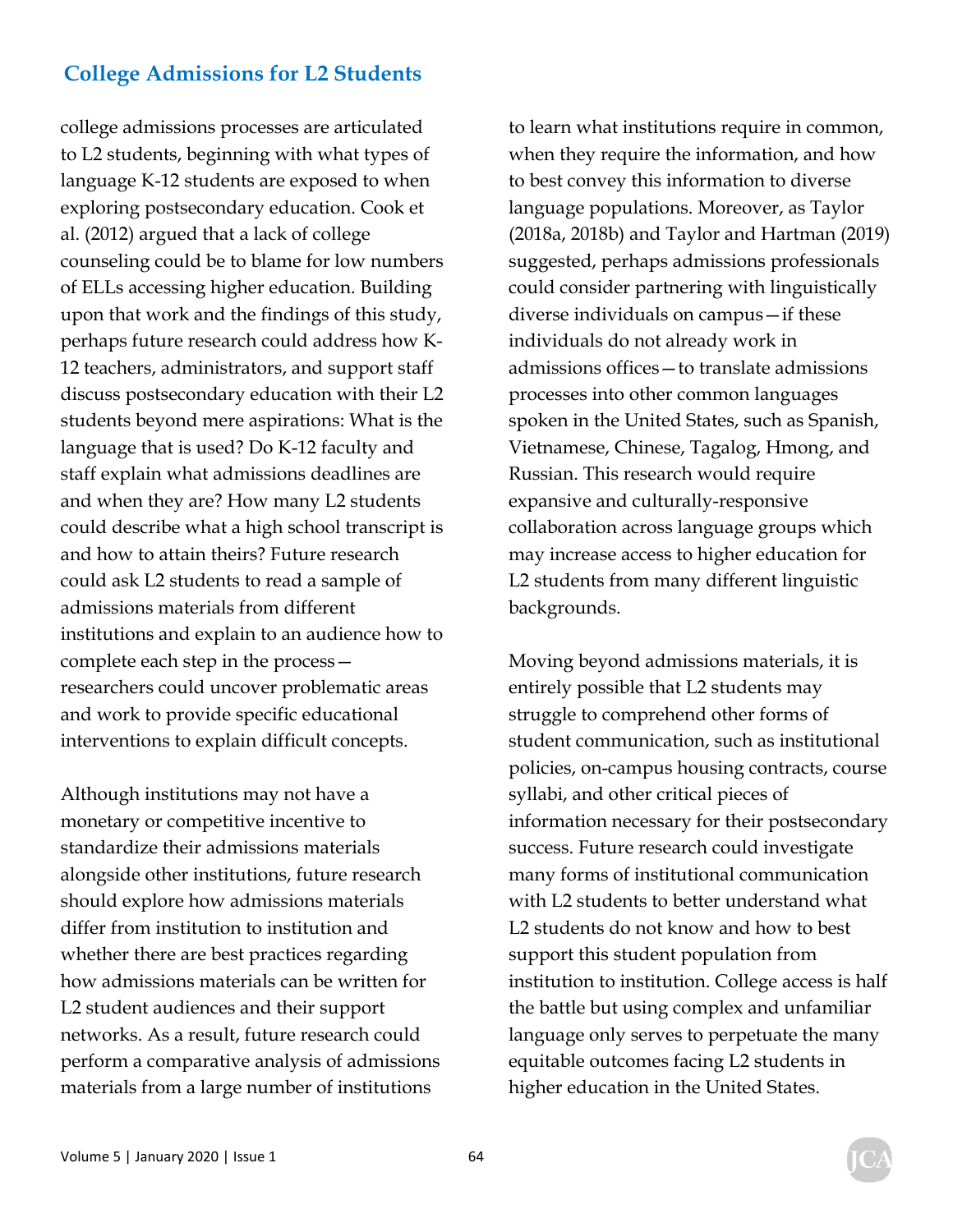#### **Conclusion**

Echoing prior research (Taylor, 2019; Taylor & Hartman, 2019), this study finds that L2 students may face additional linguistic hurdles to higher education that their L1 peers may not face. From here, institutions of higher education, and their admissions and financial aid professionals, should collaborate to understand how to best communicate with all prospective students, no matter their linguistic background. Taylor (2018a, 2018b) argued that institutions ought to translate higher education communication into the languages of their prospective students—and their support networks—to improve access to higher education in the United States. However, L2 students may not reap the maximum benefit from such an intervention if that communication is overly long and complex in the first place. Mere translation may not be enough.

Ultimately, institutions of higher education should consider methods of simplifying their communication, including admissions application instructions, and then work with native speakers of non-English languages to translate this simplified content. Although decades of research has documented the access gaps between L1 and L2 students seeking higher education in the U.S. (Kanno & Cromley, 2013; Kanno & Varghese, 2010), institutions could adopt a proactive approach and simplify admissions-related content for all prospective students and their support networks. Such a movement toward simplification would signal that institutions

have acknowledged the complexity of their communication and are actively working to increase access to their institutions for all students, regardless of their linguistic identity.

#### **Limitations**

This study was limited in two primary ways: sample size and method of analysis. Linguistic and quantitative analysis of admissions materials from all types of U.S. institutions would be ideal. However, gathering admissions materials from nearly 10,000 U.S. institutions of higher education and analyzing these materials in a timely manner was not feasible. Future research could examine the L1 and L2 readability of admissions materials at two-year institutions, trade schools, and other types of institutions. In addition, there exist dozens of readability measures of which researchers can use to analyze the reading difficulty or easability of text. This study employed the FRE and MIYA, as these measures have been used extensively and are two of the only readability measures that allow for a reading difficulty comparison for L1 and L2 readers.

Future research could examine higher education materials using other readability measures and then compare those results to reading comprehension tests completed by L1 and L2 readers. However, given its limitations, this study represents the largest L1 and L2 readability study of postsecondary access materials to date, and this study should provide foundational work for how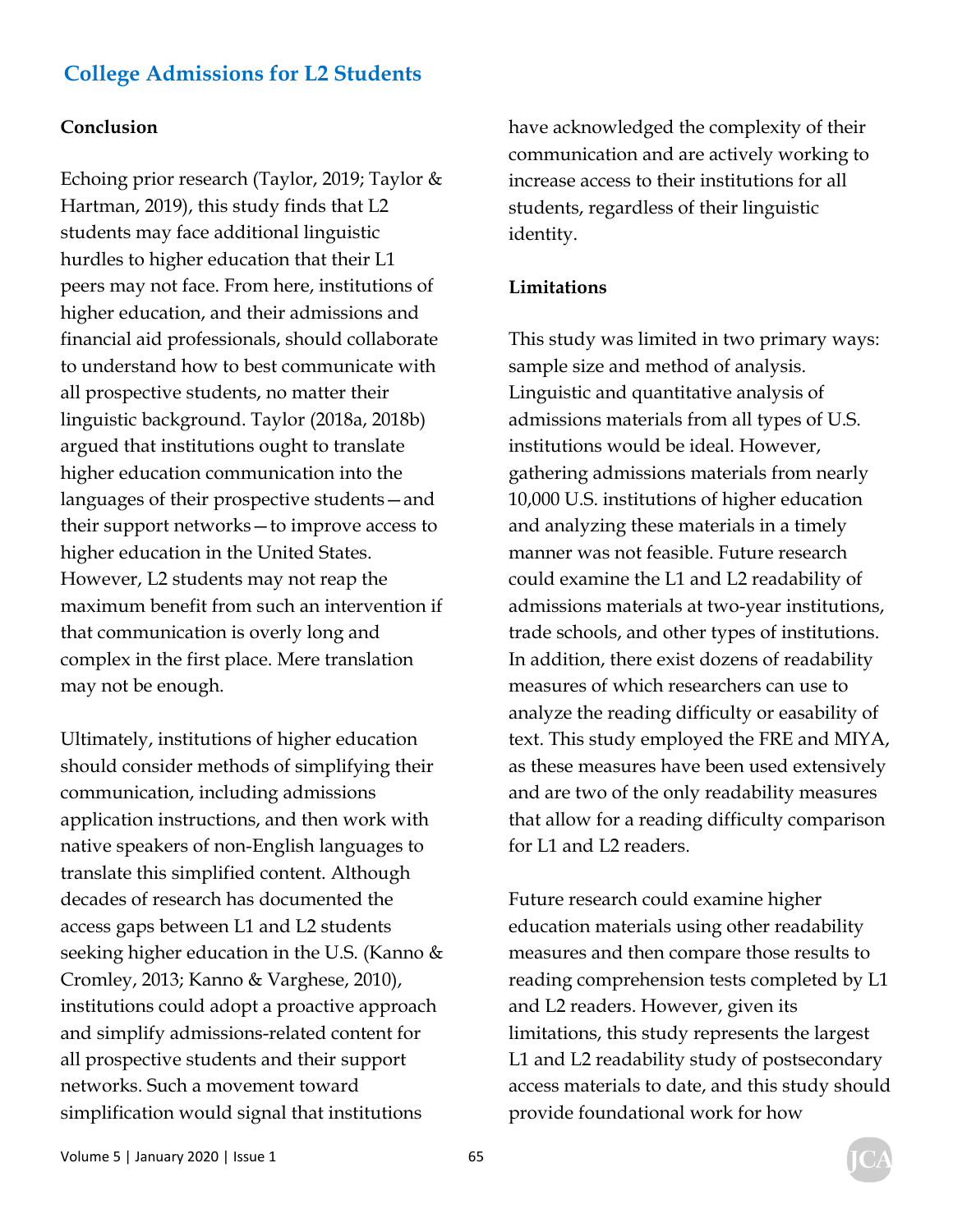educational linguists can investigate how postsecondary materials are written for L1 and L2 audiences.

#### **References**

Callahan, R., Wilkinson, L., Muller, C., & Frisco, M. (2009). ESL placement and schools: Effects on immigrant achievement. *EducaƟonal Policy*, *23*(2), 355‐384. hƩps:// doi.org/10.1177/0895904807310034

Clear Language Group. (2019). Readability: What is readability? Retrieved from Clear Language Group website: http://www.clearlanguagegroup.com/readability/

Cook, A., Pérusse, R., & Rojas, E. D. (2012). Increasing academic achievement and college-going rates for Latina/o English language learners: A survey of school counselor intervenƟons. *The Journal of Counselor PreparaƟon and Supervision*, *4*(2), 24‐40. Retrieved from hƩp:// repository.wcsu.edu/cgi/viewcontent.cgi? article=1008&context=jcps

Ferris, D. R. (2009). Defining L2 student audiences. In D. R. Ferris (Ed.), *Teaching college writing top diverse student populaƟons* (pp. 3‐24). Ann Arbor, MI: University of Michigan.

Flesch, R. (1979). *How to write in plain English*. New York, NY: Harper & Row.

Flores, S. M., & Drake, T. A. (2014). Does English language learner (ELL) identification predict college remediation designation?: A comparison by race and ethnicity, and ELL waiver status. The Review of Higher Education, 38(1), 1-36. https://doi.org/10.1353/rhe.2014.0041

Greenfield, G. (1999). *Classic readability formulas in an EFL context: Are they valid for Japanese speakers?* (Doctoral dissertation). Retrieved from University Microfilms database. (Publication No. 99-38670)

Greenfield, G. (2003). The Miyazaki EFL Readability Index. *ComparaƟve Culture*, *9*, 41‐49.

Kanno, Y., & Cromley, J. G. (2013). English language learners' access to and attainment in postsecondary education. **TESOL** *Quarterly*, *47*(1), 89‐121. hƩps://doi.org/10.1002/tesq.49

Kanno, Y., & Kangas, S. E.N. (2014). "I'm not going to be, like, for the AP" English language learners' limited access to advanced college‐preparatory courses in high school. *American EducaƟonal Research Journal*, *51*(5), 848‐878. https://doi.org/10.3102/0002831214544716

Kanno, Y., & Varghese, M. M. (2010). Immigrant and refugee ESL students' challenges to accessing four‐year college education: From language policy to education policy. *Journal of Language, IdenƟty & EducaƟon*, *9*(5), 310‐328. https://doi.org/10.1080/15348458.2010.517693

Kincaid, J. P., Fishburne, R. P., Rogers, R. L., & Chissom, B. (1975, February). *DerivaƟon of new readability formulas (automated readability index, fog count, and flesch reading ease formula) for Navy enlisted personnel* (Research Report No. 8‐75). Retrieved from US Department of Commerce website: http://www.dtic.mil/dtic/tr/fulltext/u2/ a006655.pdf

Lee, S. J. (2012). New talk about ELL students. *Phi Delta Kappan*, *93*(8), 66‐69. hƩps:// doi.org/10.1177/003172171209300816

Microsoft. (2019). Test your document's readability. Retrieved from https://support.office.com/en-us/article/ test‐your‐document‐s‐readability‐85b4969e‐e80a‐4777‐ 8dd3‐f7fc3c8b3fd2

National Assessment Governing Board. (2019). *The nation's* report card. Retrieved from National Assessment of Educational Progress website: https:// www.nationsreportcard.gov/

National Center for Education Statistics. (2018). IPEDS: Use the data. Retrieved from https://nces.ed.gov/ipeds/use-thedata

Sanchez, C. (2017). English language learners: How your state is doing. Retrieved from https://www.npr.org/ sections/ed/2017/02/23/512451228/5-million-englishlanguage‐learners‐a‐vast‐pool‐of‐talent‐at‐risk